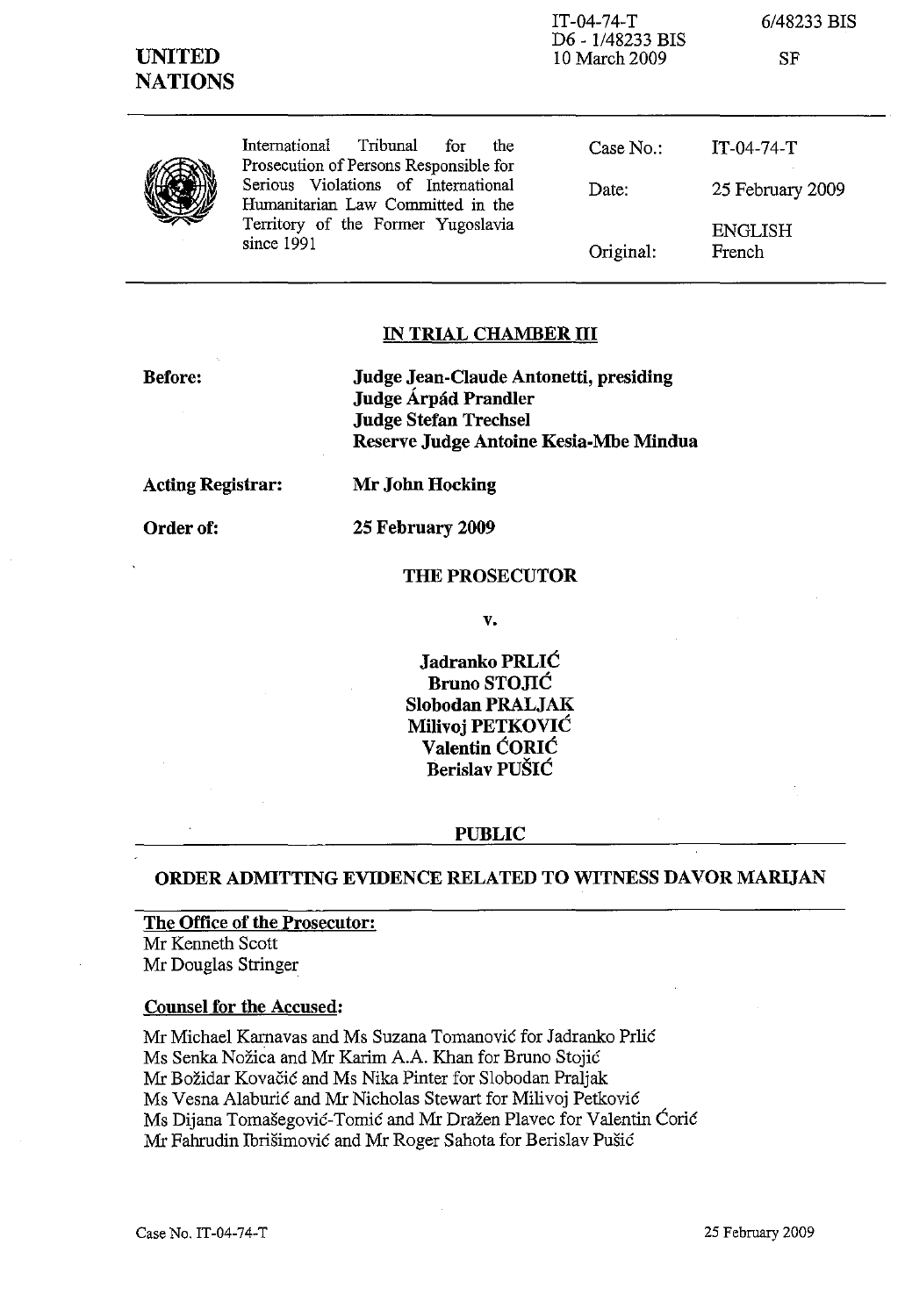**TRIAL CHAMBER III** ("Chamber") of the International Tribunal for the Prosecution of Persons Responsible for Serious Violations of International Humanitarian Law Committed in the Territory of the Former Yugoslavia since 1991 ("Tribunal"),

**NOTING** the request for the admission of 28 exhibits presented by Counsel for the Accused Stojić ("Stojić Defence");<sup>1</sup> the request for the admission of two exhibits presented by Counsel for the Accused Prlic ("Prlic Defence");<sup>2</sup> the request for the admission of one exhibit presented by Counsel for the Accused Praljak ("Praljak Defence");<sup>3</sup> the request for the admission of 15 exhibits presented by Counsel for the Accused Petkovic ("Petkovie Defence");<sup>4</sup> the request for the admission of 10 exhibits presented by Counsel for the Accused Coric ("Coric Defence")<sup>5</sup> and the request for the admission of 4 exhibits presented by the Office of the Prosecutor ("Prosecution"),<sup>6</sup> which all relate to the testimony of Witness Davor Marijan ("Proposed Exhibit(s)") who appeared from 19 to 27 January 2009,

**NOTING** the objections raised by the Petkovic Defence against the admission of Exhibit 2D 02000 offered by the Stojic Defence,<sup>7</sup>

**CONSIDERING** that the Chamber first notes that among the Proposed Exhibits, Exhibit 2D 02000 is an expert report prepared by Witness Davor Marijan, and that it was disclosed pursuant to Rule 94 *his* of the Rules of Procedure and Evidence (''Rules'') on 27 October 2008,

**CONSIDERING** subsequently that the Chamber has examined each of the Proposed Exhibits on the basis of the admissibility criteria defined in the Decision on Admission of Evidence, rendered by the Chamber on 13 July 2006 ("Decision of 13 July 2006"), and in the Decision Adopting Guidelines for the Presentation of Defence Evidence of 24 April 2008 ("Decision of 24 April 2008"), $^8$ 

<sup>1</sup> IC 00905.

IC 00906.

<sup>3</sup> IC 00907.

IC 00908.

IC 00909.

IC 00910.

IC 00911.

<sup>8</sup> Guideline 8 relating to the admission of documentary evidence through a witness.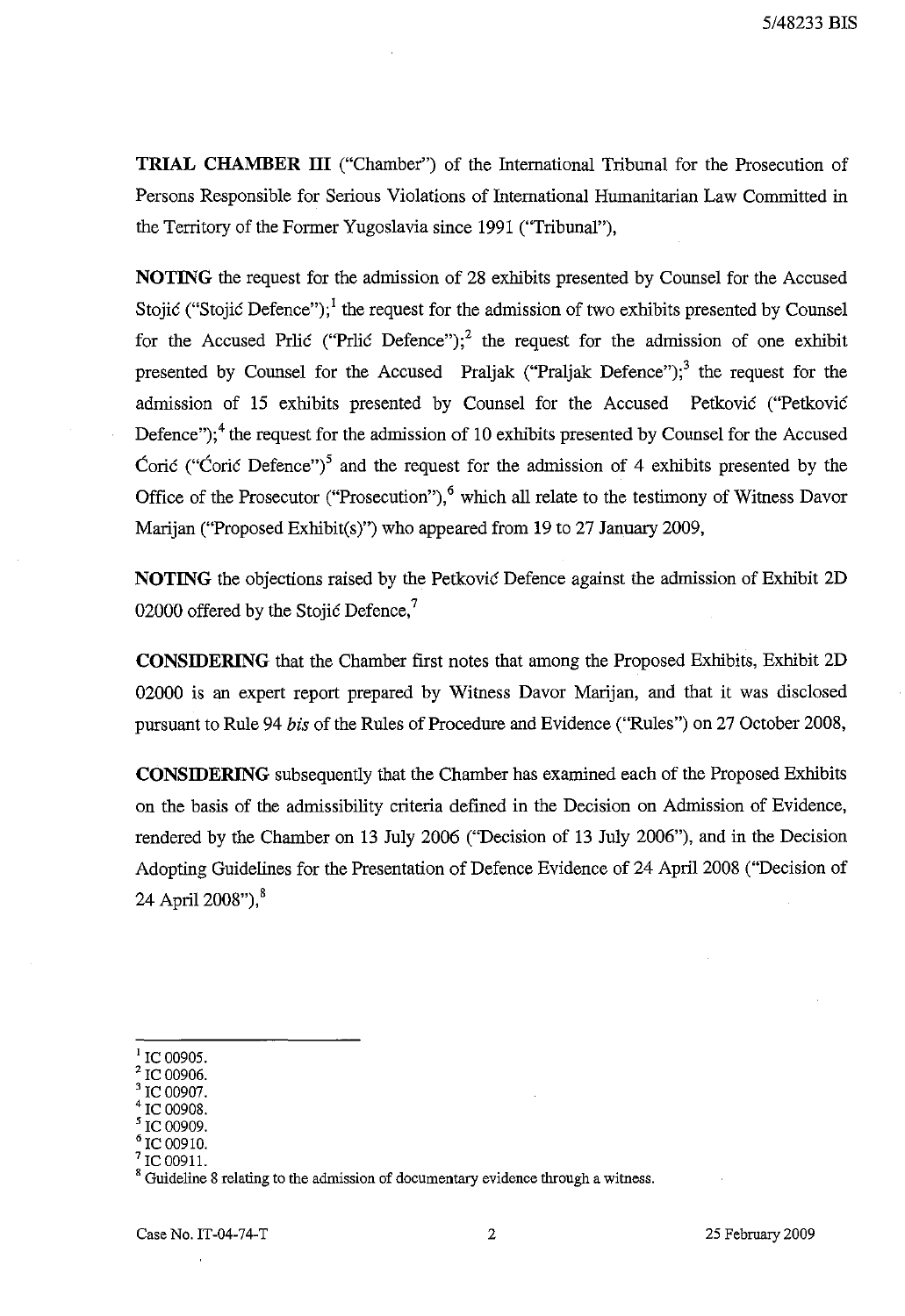CONSIDERING that the Chamber notes that Proposed Exhibit P 00646 from the Prlic Defence has already been admitted by the Chamber<sup>9</sup> and that the request in respect of it is therefore moot,

CONSIDERING that the Chamber also notes that the Proposed Exhibit P 10674 from the Prosecution, as well as pages I, 36, 42 and 43 of its Proposed Exhibit P 09551, have already been admitted by the Chamber<sup>10</sup> and that the request in respect of them is therefore moot,

CONSIDERING likewise that Proposed Exhibit P 00578 from the Prlic and Stojic Defences has already been admitted by the  $Chamber<sup>11</sup>$  and that the request in respect of it is therefore moot,

CONSIDERING that the Chamber has duly examined the objections raised by the Petkovic Defence against the admission of Exhibit 2D 02000,

CONSIDERING that the Chamber decides to admit into evidence the Proposed Exhibits indicated "admitted"· in the Annex attached to this decision since they were put to Witness Davor Marijan in court and bear sufficient indicia of relevance, probative value and reliability,

CONSIDERING that the Chamber decides not to admit into evidence the Proposed Exhibits indicated "not admitted" in the annex attached to this decision since they fail to comply with the instructions laid down in the Decisions of 13 July 2006 and 24 April 2008, for the reasons set out in the annex attached to this decision,

FOR THESE REASONS,

IN ACCORDANCE WITH Rules 54 and 89 of the Rules,

GRANTS the requests for admission of the Praljak, Petkovic and Coric Defences,

PARTIALLY GRANTS the requests for admission of the Stojic Defence and the Prosecution,

<sup>&</sup>lt;sup>9</sup> Decision on Admission of Documentary Evidence Related to Herceg-Bosna / HVO Structures and Processes, 7 March 2007 ("Decision of 7 March 2007").

<sup>&</sup>lt;sup>10</sup> Order Admitting Evidence Regarding Expert Witness Milan Cvikl, 18 February 2009 ("Order of 18 February 2009").

<sup>&</sup>lt;sup>11</sup> Order Admitting Evidence Regarding Witness Ilija Kozulj, 4 February 2009 ("Order of 4 February 2009").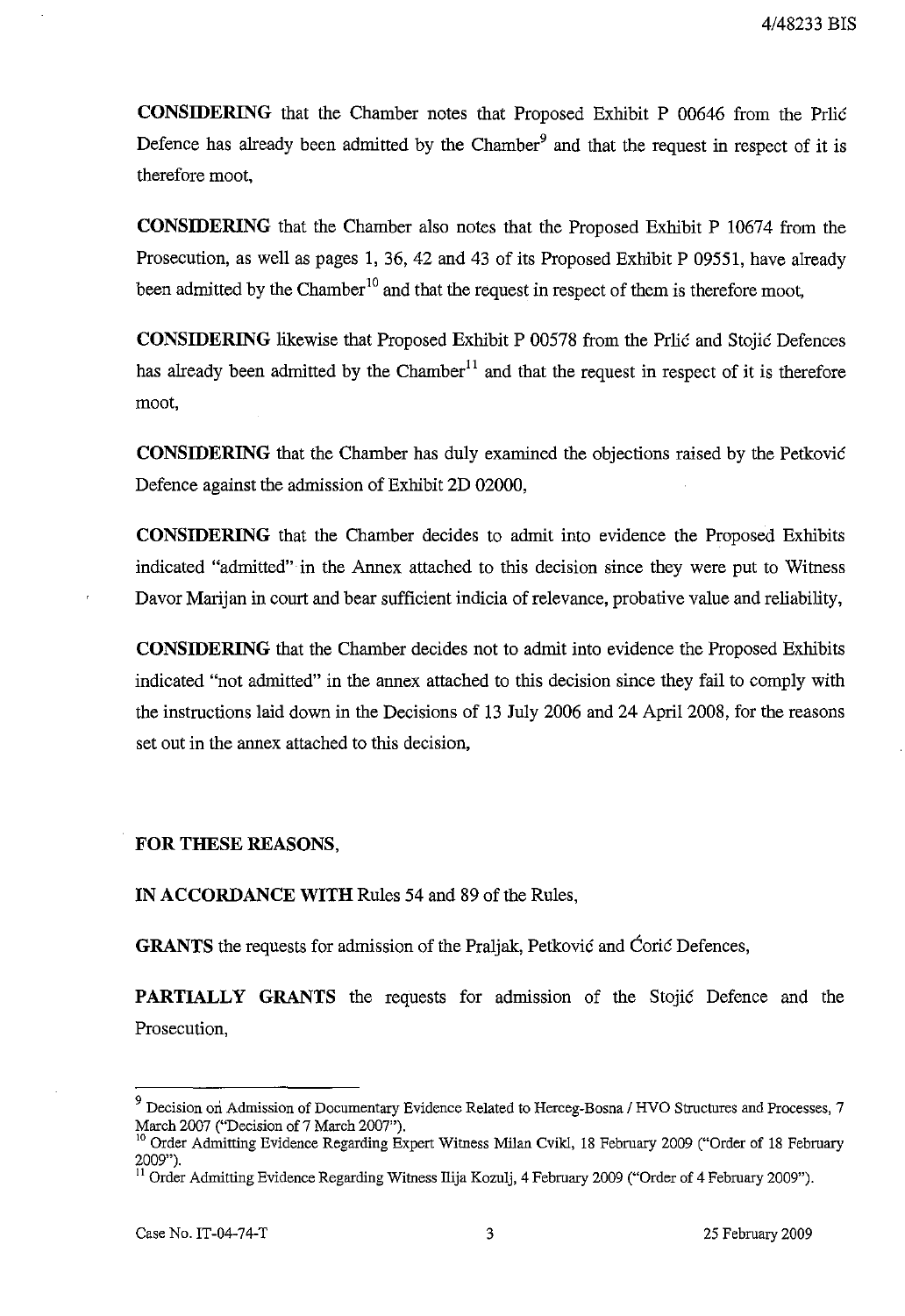**ADMITS** into evidence the Proposed Exhibits indicated "admitted" in the annex attached to this decision,

**DISMISSES AS MOOT** the request for admission of the Prlic Defence in respect of Proposed Exhibit P 00646, the request for admission of the Prosecution in respect of Proposed Exhibit P 10674 and the request for admission of the Prlic and Stojic Defences in respect of Proposed Exhibit P 00578,

**PARTIALLY DISMISSES AS MOOT** the Prosecution's request concerning pages 1,36,42 and 43 of Proposed Exhibit P 09551,

**AND**

**DENIES** the Prosecution's request as regards the remainder of Proposed Exhibit P 09551.

Done in English and in French, the French version being authoritative.

*/signed/*

Jean-Claude Antonetti Presiding Judge

Done this twenty-fifth day of February 2009 At The Hague The Netherlands

**[Seal of** the **Tribunal]**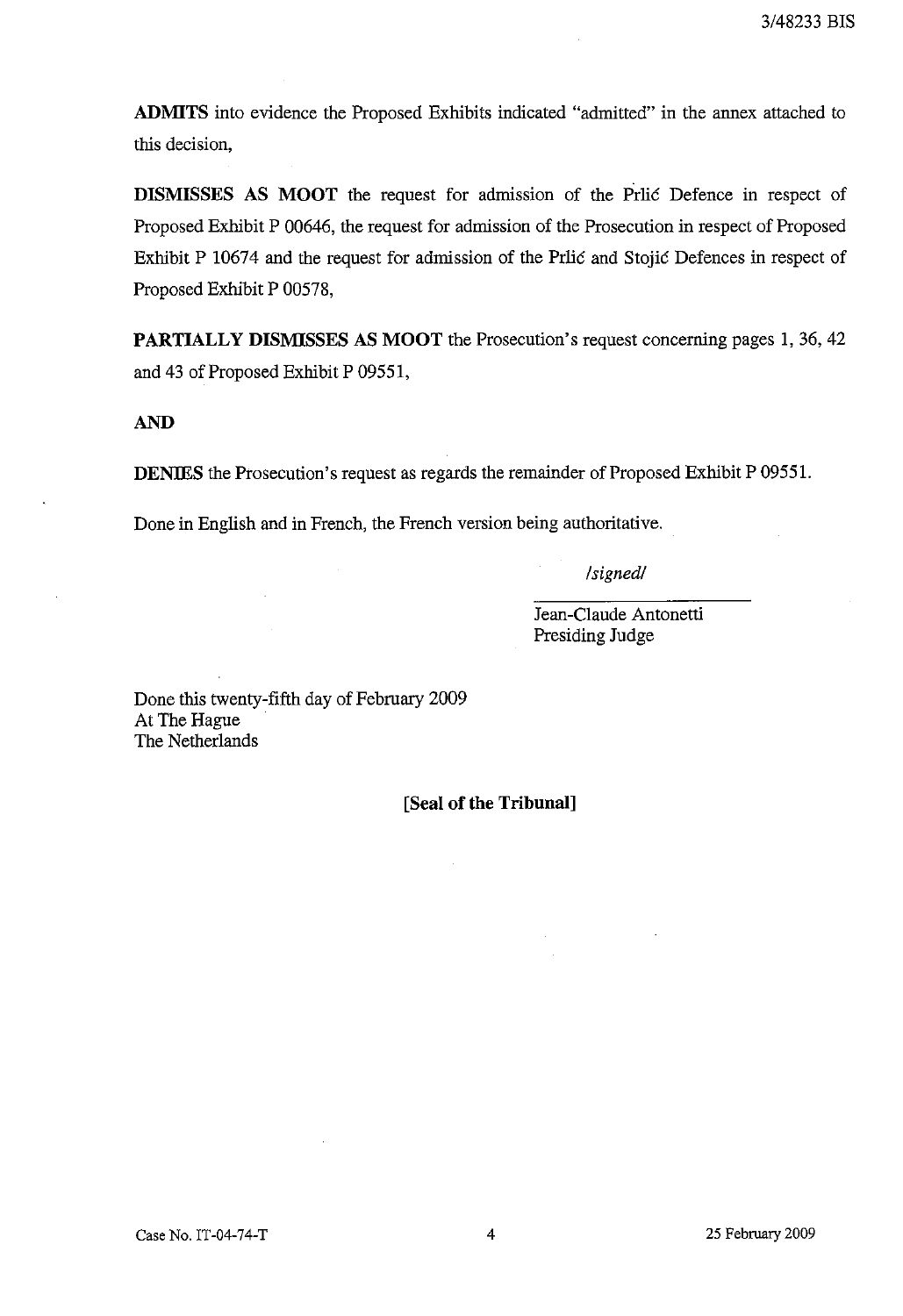# **Annex**

| <b>Exhibit Number</b> |                               | Party Proposing Admission   Admitted/Not admitted/Marked |
|-----------------------|-------------------------------|----------------------------------------------------------|
|                       | of the Exhibit                | for Identification (MFI)                                 |
| 2D 00146              | Stojić Defence                | Admitted                                                 |
| 2D 00439              | Petković Defence              | Admitted                                                 |
| 2D 00485              | Prosecution                   | Admitted                                                 |
| 2D 00944              | Stojić Defence/ Praljak       | Admitted                                                 |
|                       | Defence                       |                                                          |
| 2D 00949              | Stojić Defence                | Admitted                                                 |
| 2D 00984              | Petković Defence              | Admitted                                                 |
| 2D 01004              | Stojić Defence                | Admitted                                                 |
| 2D 01333              | Stojić Defence                | Admitted                                                 |
| 2D 01353              | Stojić Defence                | Admitted                                                 |
| 2D 01370              | Stojić Defence                | Admitted                                                 |
| 2D 01399              | Stojić Defence                | Admitted                                                 |
| 2D 01446              | Stojić Defence                | Admitted                                                 |
| 2D 01450              | Stojić Defence                | Admitted                                                 |
| 2D 01458              | Stojić Defence                | Admitted                                                 |
| 2D 01485              | Stojić Defence/ Prosecution   | Admitted                                                 |
| 2D 02000              | Stojić Defence                | Admitted                                                 |
| 4D 01183              | Petković Defence              | Admitted                                                 |
| 4D 01156              | Petković Defence              | Admitted                                                 |
| 4D 01279              | Petković Defence              | Admitted                                                 |
| 4D 01280              | Petković Defence              | Admitted                                                 |
| 4D 01281              | Petković Defence              | Admitted                                                 |
| 4D 01282              | Petković Defence              | Admitted                                                 |
| 4D 01283              | Petković Defence              | Admitted                                                 |
| 4D 01284              | Petković Defence              | Admitted                                                 |
| 4D 01285              | Petković Defence              | Admitted                                                 |
| 5D 00440              | Coric Defence                 | Admitted                                                 |
| 5D 03046              | Corić Defence                 | Admitted                                                 |
| 5D 04371              | Coric Defence                 | Admitted                                                 |
| 5D 04380              | Coric Defence                 | Admitted                                                 |
| 5D 04382              | Coric Defence                 | Admitted                                                 |
| 5D 04384              | Corić Defence                 | Admitted                                                 |
| 5D 04385              | Coric Defence                 | Admitted                                                 |
| 5D 04387              | Corić Defence                 | Admitted                                                 |
| 5D 04392              | Coric Defence                 | Admitted                                                 |
| P 00578               | Stojić Defence/ Prlić Defence | Moot (Reason: exhibit already                            |
|                       |                               | admitted by Order of 4 February                          |
|                       |                               | 2009)                                                    |
| P 00661               | Stojić Defence                | Admitted                                                 |
| P 00646               | Prlić Defence                 | Moot (Reason: exhibit already                            |
|                       |                               | admitted by Decision of 7 March                          |
|                       |                               | 2007)                                                    |
| P 00774               | Stojić Defence                | Admitted                                                 |
| P 00775               | Stojić Defence                | Admitted                                                 |
| P 00777               | Stojić Defence                | Admitted                                                 |
| P 01072               | Stojić Defence                | Admitted                                                 |